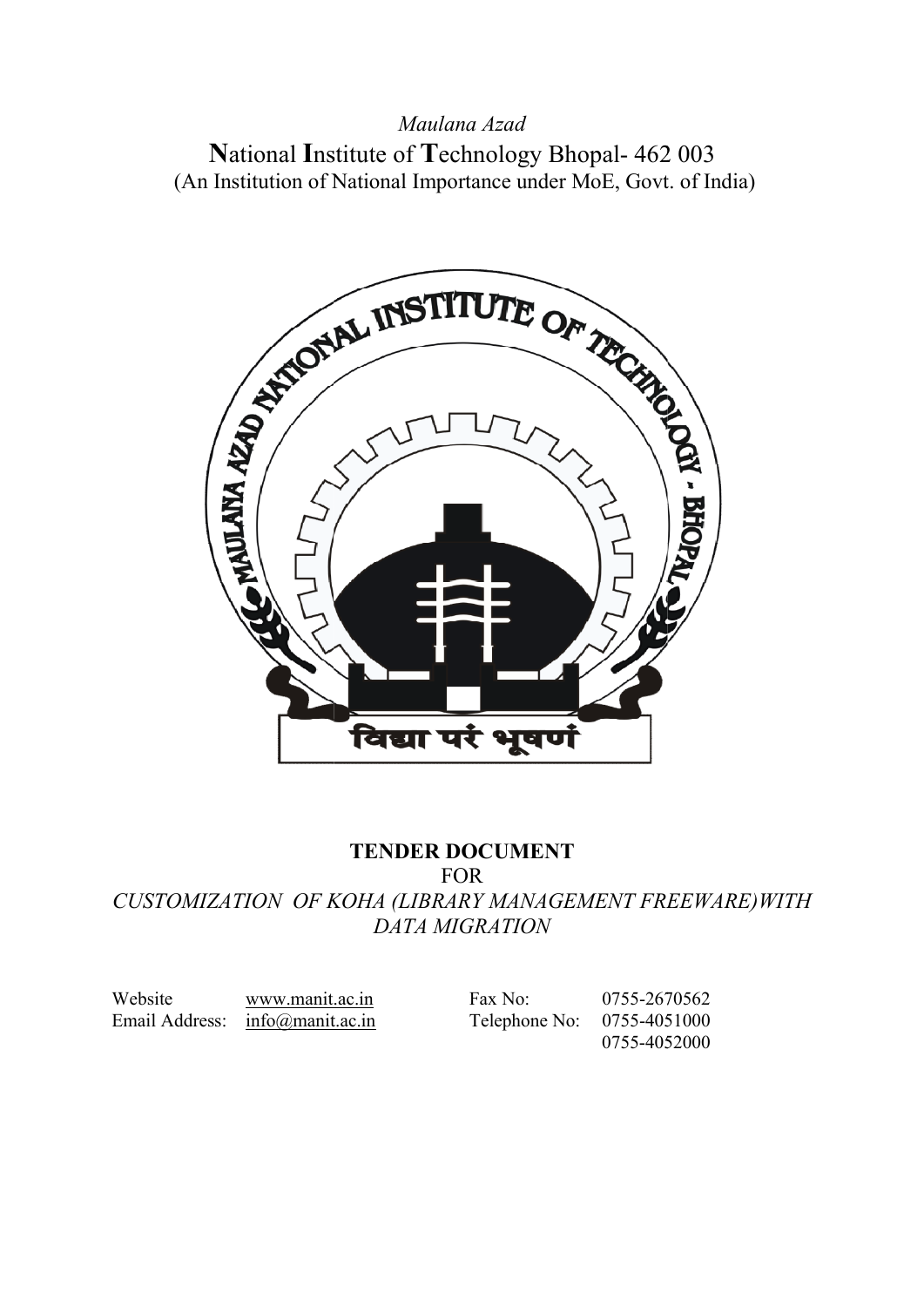# INDEX

| <b>SN</b> | <b>Description</b>                               | Page No |
|-----------|--------------------------------------------------|---------|
|           | Notice Inviting Tenders                          |         |
|           | Important Information at a Glance                |         |
| 3         | <b>Instructions to Bidders</b>                   | $5 - 7$ |
|           | ANNEXURE-I-- Bill of Quantity and Specifications |         |
|           | ANNEXURE-II-- Price Bid Form                     |         |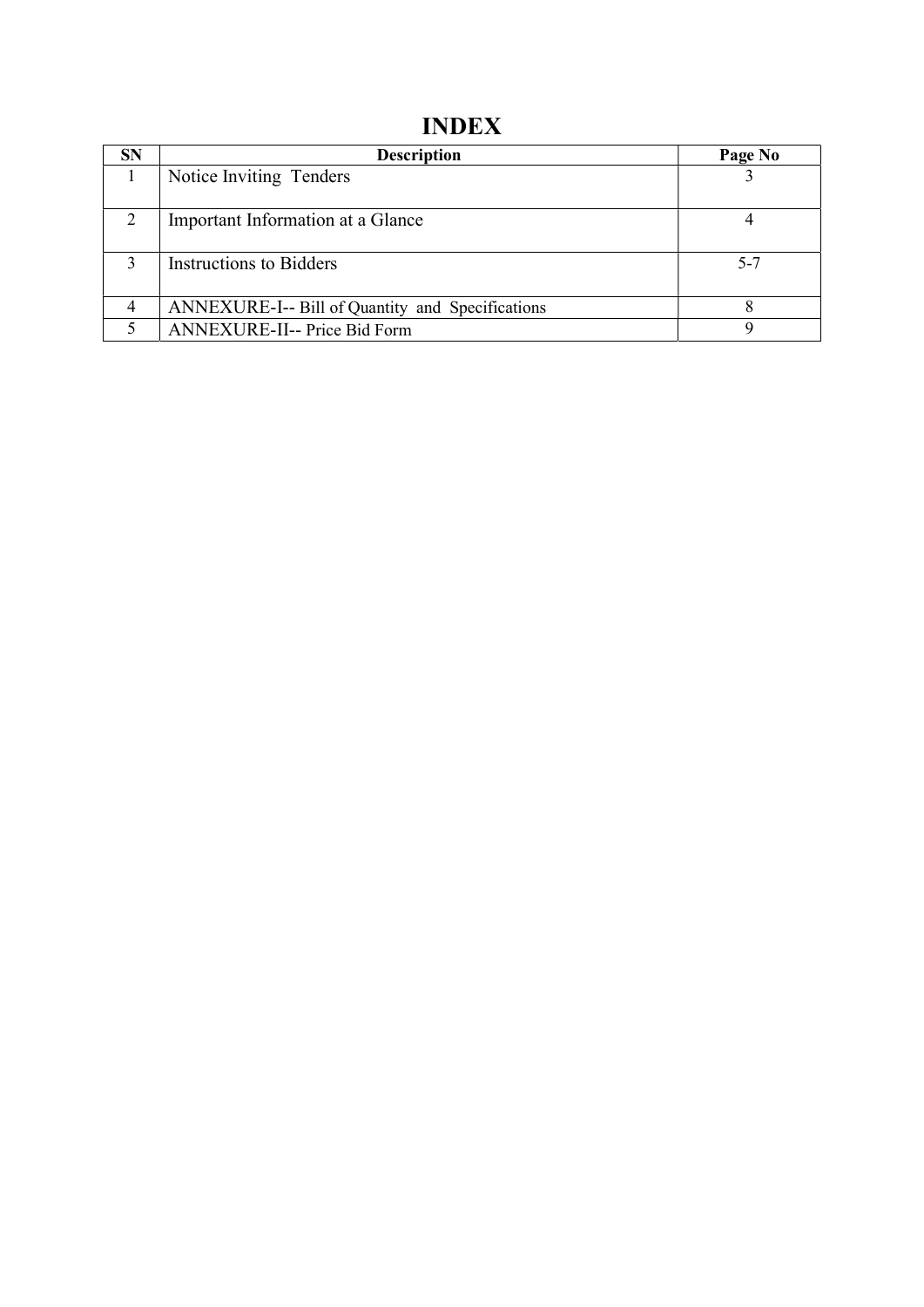## Maulana Azad National Institute of Technology Bhopal- 462 003

(An Institution of National Importance under MOE, Govt. of India)

No. MANIT/S&P/2022:240 Date:26/05/2022

#### NOTICE INVITING TENDERS

#### Sub: Customization of KOHA (Library Management Freeware) with Data migration.

Tenders in single bid system are invited for Customization of KOHA (Library Management Freeware) with Data migration. Interested Company/Partnership firm/Proprietary firm/ Agency may log on Institute website www.manit.ac.in and CPPP website www.eprocure.gov.in/epublish/app for further details. Tender Document can be downloaded and the duly completed be submitted to the Assistant Registrar, Stores & Purchase, Maulana Azad National Institute of Technology- Bhopal- 462 003.

Last date of receipt of complete tender document is 13/06/2022 up to 15.00 hours. The Director of the Institute reserves the right to accept or reject any or the entire tender in full or in part without assigning any reason whatsoever.

#### Registrar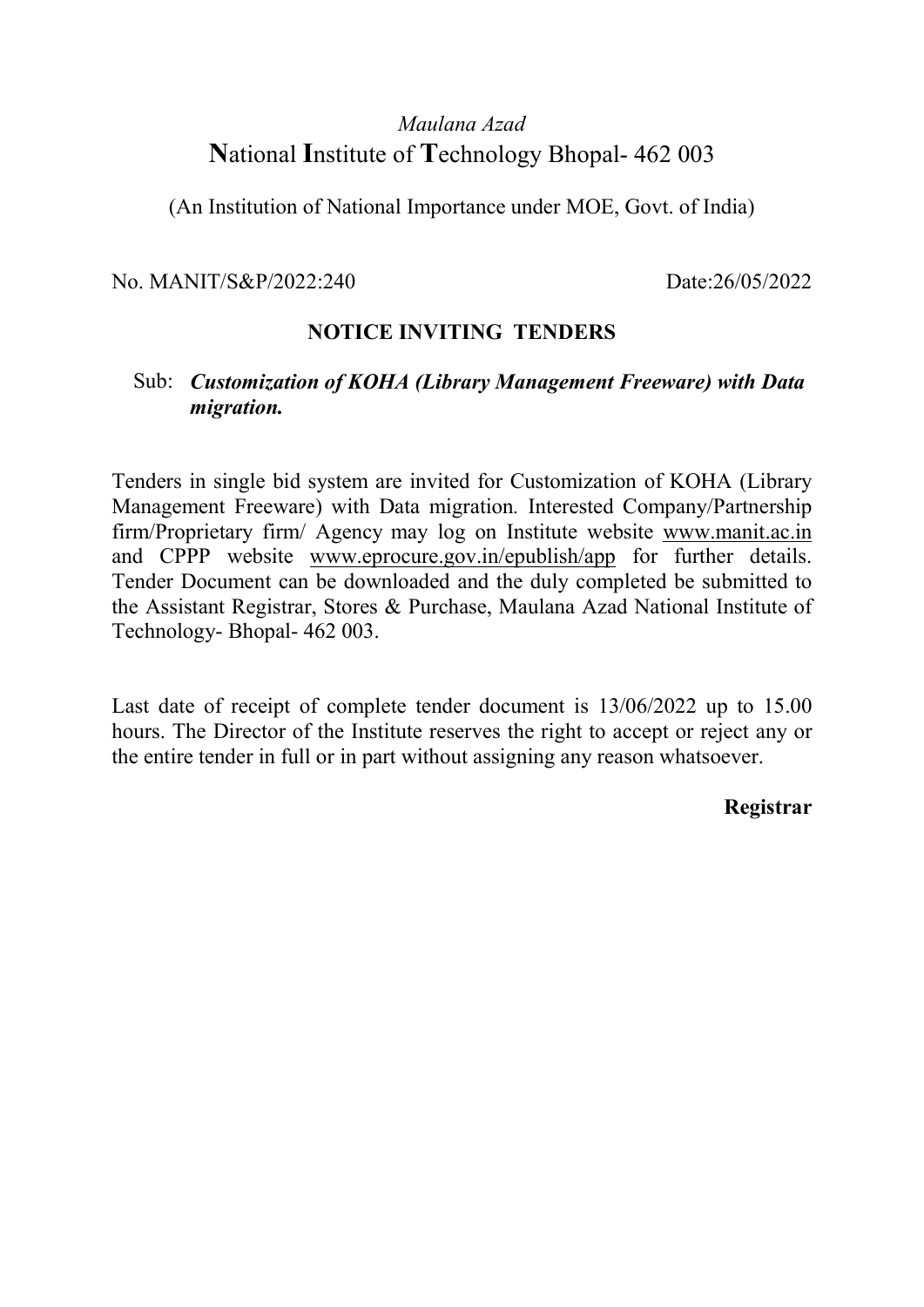# Maulana Azad National Institute of Technology Bhopal- 462 003

| <b>IMPORTANT INFORMATION AT A GLANCE</b>            |  |                                          |                                          |
|-----------------------------------------------------|--|------------------------------------------|------------------------------------------|
| Tender No & Date                                    |  | No. MANIT/ S&P/2022:240                  |                                          |
|                                                     |  | Date: 26/05/2022                         |                                          |
|                                                     |  | <b>SCOPE OF TENDER</b>                   |                                          |
| Brief Description of Goods/Items                    |  | Quantity                                 | Remarks                                  |
| Customization of KOHA (Library                      |  |                                          |                                          |
| Management Freeware) with Data                      |  |                                          |                                          |
| migration                                           |  |                                          |                                          |
| <b>Estimated cost of Tender</b>                     |  | Rs. 3,50,000.00                          |                                          |
|                                                     |  | (Inclusive of all taxes)                 |                                          |
| Location of Supplies & Installation                 |  | Institute Library.                       |                                          |
|                                                     |  | <b>TENDER DOCUMENT</b>                   |                                          |
| Tender Document can be downloaded free of cost from |  |                                          |                                          |
| Institute website www.manit.ac.in and CPPP website  |  |                                          |                                          |
|                                                     |  | www.eprocure.gov.in/epublish/app         |                                          |
| <b>Last Date &amp; Time</b>                         |  | 13/06/2022 up to 15:00 hours             |                                          |
| of Submission of Tender                             |  |                                          |                                          |
| Date & Time                                         |  | 14/06/2022 at 15:30 hours                |                                          |
| of Opening of Bids                                  |  |                                          |                                          |
| Tender Validity period                              |  |                                          | 60 days from the date of opening of the  |
|                                                     |  | <b>Technical Bid</b>                     |                                          |
| Delivery/Supply period                              |  |                                          | 04 to 06 weeks from the date of issue of |
|                                                     |  | Supply Order                             |                                          |
| <b>Warranty Period</b>                              |  | One year (s) from the date of successful |                                          |
|                                                     |  |                                          | Customization, Installation, Testing &   |
|                                                     |  | Training of software.                    |                                          |
| <b>Bid Security/ EMD</b><br><b>NIL</b>              |  |                                          |                                          |
| <b>Performance Security</b>                         |  | NIL on Total value of PO                 |                                          |
| Details of Contact Persons for Query if any         |  |                                          |                                          |
| Name: Shri Pankaj Sharma                            |  | Name: Shri Harish Vaidya                 |                                          |
| <b>Designation:</b> Assistant Librarian             |  | Designation: Asstt. Registrar- S&P       |                                          |
| Tel No: 0755-4051381 & 82                           |  | Tel No: 0755-4051040                     |                                          |
| Email: pancajsharma@gmail.com                       |  | Email: arstores@manit.ac.in              |                                          |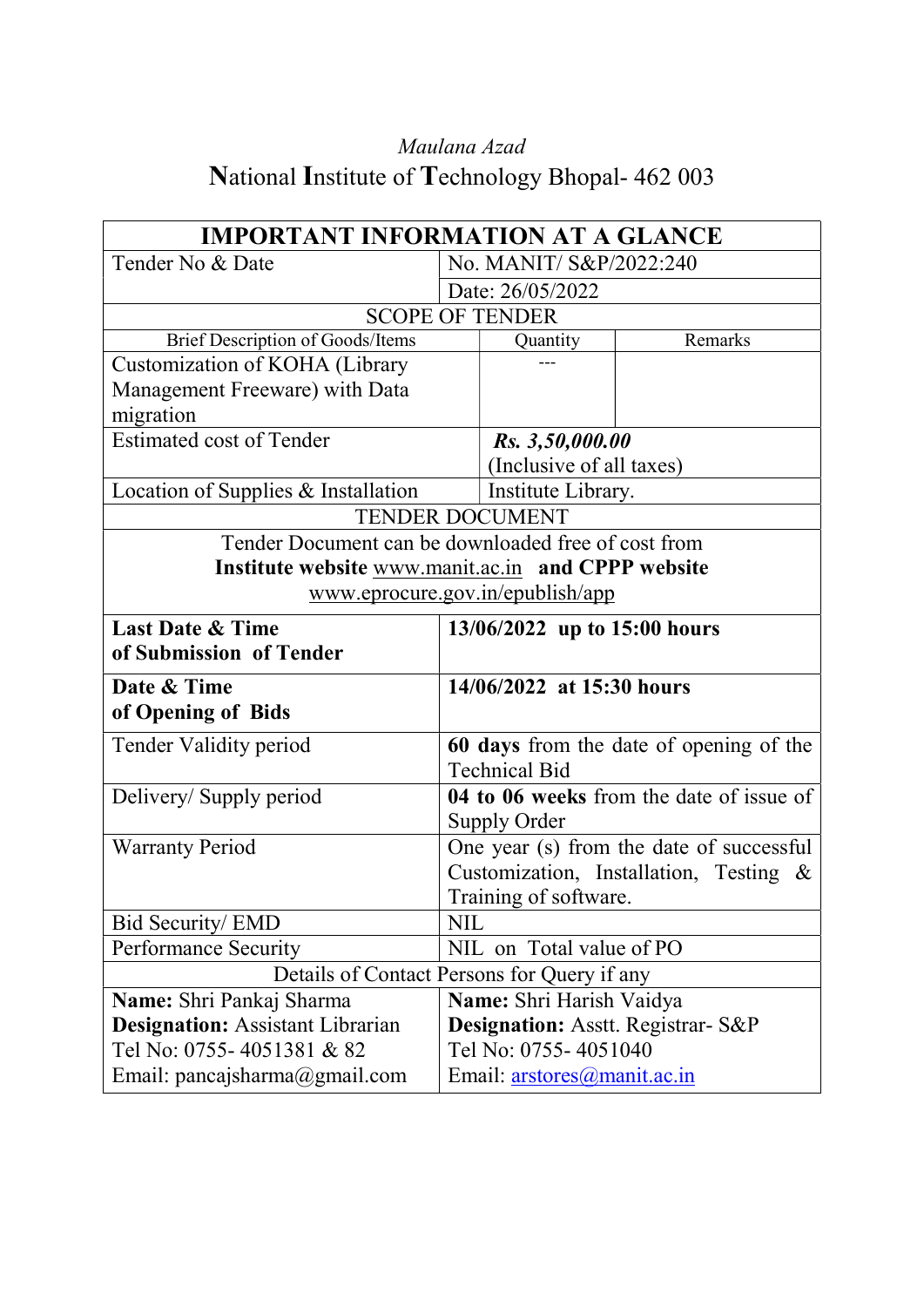| <b>INSTRUCTIONS TO BIDDERS</b> |                                      |                                                                                                                                                                                                                                                                                                                                                                                                                                |  |  |  |
|--------------------------------|--------------------------------------|--------------------------------------------------------------------------------------------------------------------------------------------------------------------------------------------------------------------------------------------------------------------------------------------------------------------------------------------------------------------------------------------------------------------------------|--|--|--|
|                                |                                      |                                                                                                                                                                                                                                                                                                                                                                                                                                |  |  |  |
| $\mathbf{1}$                   |                                      | <b>Scope of Supplies &amp; Work:</b>                                                                                                                                                                                                                                                                                                                                                                                           |  |  |  |
|                                | a                                    | Bidders are advised to inspect and examine the site and its surroundings and<br>satisfy themselves before submitting their tenders as to the nature of the ground<br>and sub-soil (So far as is practicable), the form and nature of the site, the means<br>of access to the site, the accommodation they may require and in general shall<br>themselves obtain all necessary information as to risks, contingencies and other |  |  |  |
|                                |                                      | circumstances which may influence or affect their tender. A bidder shall be                                                                                                                                                                                                                                                                                                                                                    |  |  |  |
|                                |                                      | deemed to have full knowledge of the site whether he inspects it or not and no                                                                                                                                                                                                                                                                                                                                                 |  |  |  |
|                                |                                      | extra charges consequent on any misunderstanding or otherwise shall be<br>allowed.                                                                                                                                                                                                                                                                                                                                             |  |  |  |
|                                | $\mathbf b$                          | Customization & Installation of Library Management Software (KOHA) on                                                                                                                                                                                                                                                                                                                                                          |  |  |  |
|                                |                                      | Institute Data Centre.                                                                                                                                                                                                                                                                                                                                                                                                         |  |  |  |
|                                | $\mathbf{C}$                         | Migration of Complete Data from existing Library Management Software<br>TLSS to KOHA                                                                                                                                                                                                                                                                                                                                           |  |  |  |
|                                | d                                    | On-site training to Library staff for 10 days                                                                                                                                                                                                                                                                                                                                                                                  |  |  |  |
|                                | e                                    | The bidder shall resolve complaint on the same day and should not be<br>prolonged for more than 24 hours otherwise suitable penalty may be imposed.                                                                                                                                                                                                                                                                            |  |  |  |
|                                | f                                    | The bidder shall ensure that the software remains functional through-out the<br>warranty period.                                                                                                                                                                                                                                                                                                                               |  |  |  |
|                                | g                                    | The bidder shall maintain the software during the AMC period of two years                                                                                                                                                                                                                                                                                                                                                      |  |  |  |
|                                |                                      | after completion of one year warranty period. In the AMC period if any                                                                                                                                                                                                                                                                                                                                                         |  |  |  |
|                                | $\mathbf h$                          | additional customization is required, shall also be performed by bidder.                                                                                                                                                                                                                                                                                                                                                       |  |  |  |
|                                |                                      | The bidder shall handover the charge of software in working condition on the<br>expiry of warranty and AMC period.                                                                                                                                                                                                                                                                                                             |  |  |  |
| $\overline{2}$                 | Delivery of Supplies & Installation: |                                                                                                                                                                                                                                                                                                                                                                                                                                |  |  |  |
|                                | a                                    | The Institute interested for complete customization of software along with                                                                                                                                                                                                                                                                                                                                                     |  |  |  |
|                                |                                      | Installation, Testing, Commissioning and training within the period as                                                                                                                                                                                                                                                                                                                                                         |  |  |  |
|                                |                                      | mentioned at IMPORTANT INFORMATION AT GLANCE sheet. However, the                                                                                                                                                                                                                                                                                                                                                               |  |  |  |
|                                |                                      | bidder has an option to submit the best delivery with installation time.                                                                                                                                                                                                                                                                                                                                                       |  |  |  |
| 3                              |                                      | <b>Warranty &amp; After Sales Services:</b>                                                                                                                                                                                                                                                                                                                                                                                    |  |  |  |
|                                | a                                    | The bidder shall offer on-site comprehensive warranty of software as mentioned                                                                                                                                                                                                                                                                                                                                                 |  |  |  |
|                                |                                      | at IMPORTANT INFORMATION AT GLANCE sheet at the designated location &                                                                                                                                                                                                                                                                                                                                                          |  |  |  |
|                                |                                      | shall cover each and every part of the software. The Institute is not liable to pay<br>any extra charges on any account during warranty period.                                                                                                                                                                                                                                                                                |  |  |  |
|                                | b                                    | The bidder shall ensure service support during the warranty $\&$ AMC period to                                                                                                                                                                                                                                                                                                                                                 |  |  |  |
|                                |                                      | the satisfaction of Institute.                                                                                                                                                                                                                                                                                                                                                                                                 |  |  |  |
|                                | $\mathbf c$                          | The performance security as mentioned at IMPORTANT INFORMATION AT                                                                                                                                                                                                                                                                                                                                                              |  |  |  |
|                                |                                      | GLANCE sheet is required in favour of Institute for the warrantee period plus                                                                                                                                                                                                                                                                                                                                                  |  |  |  |
|                                | d                                    | sixty days extra.<br>The bidder should ensure to extend service support at least for 03 (three) years,                                                                                                                                                                                                                                                                                                                         |  |  |  |
|                                |                                      | after the specified warranty $\&$ AMC period at separate commercial terms mutually                                                                                                                                                                                                                                                                                                                                             |  |  |  |
|                                |                                      | agreed upon.                                                                                                                                                                                                                                                                                                                                                                                                                   |  |  |  |
| 4                              |                                      | <b>Eligibility Criteria:</b>                                                                                                                                                                                                                                                                                                                                                                                                   |  |  |  |
|                                | a                                    | Bidder should have registered with appropriate Authority.                                                                                                                                                                                                                                                                                                                                                                      |  |  |  |
|                                | b                                    | Bidder should have minimum annual turnover (Double value of estimated cost                                                                                                                                                                                                                                                                                                                                                     |  |  |  |
|                                |                                      | of tender) in last year. CA certification in this regard is to be submitted.                                                                                                                                                                                                                                                                                                                                                   |  |  |  |
|                                | $\mathbf{C}$                         | Bidder should have GST Number & Income PAN both.                                                                                                                                                                                                                                                                                                                                                                               |  |  |  |
| 5                              |                                      | <b>Amendment of Tender Document:</b>                                                                                                                                                                                                                                                                                                                                                                                           |  |  |  |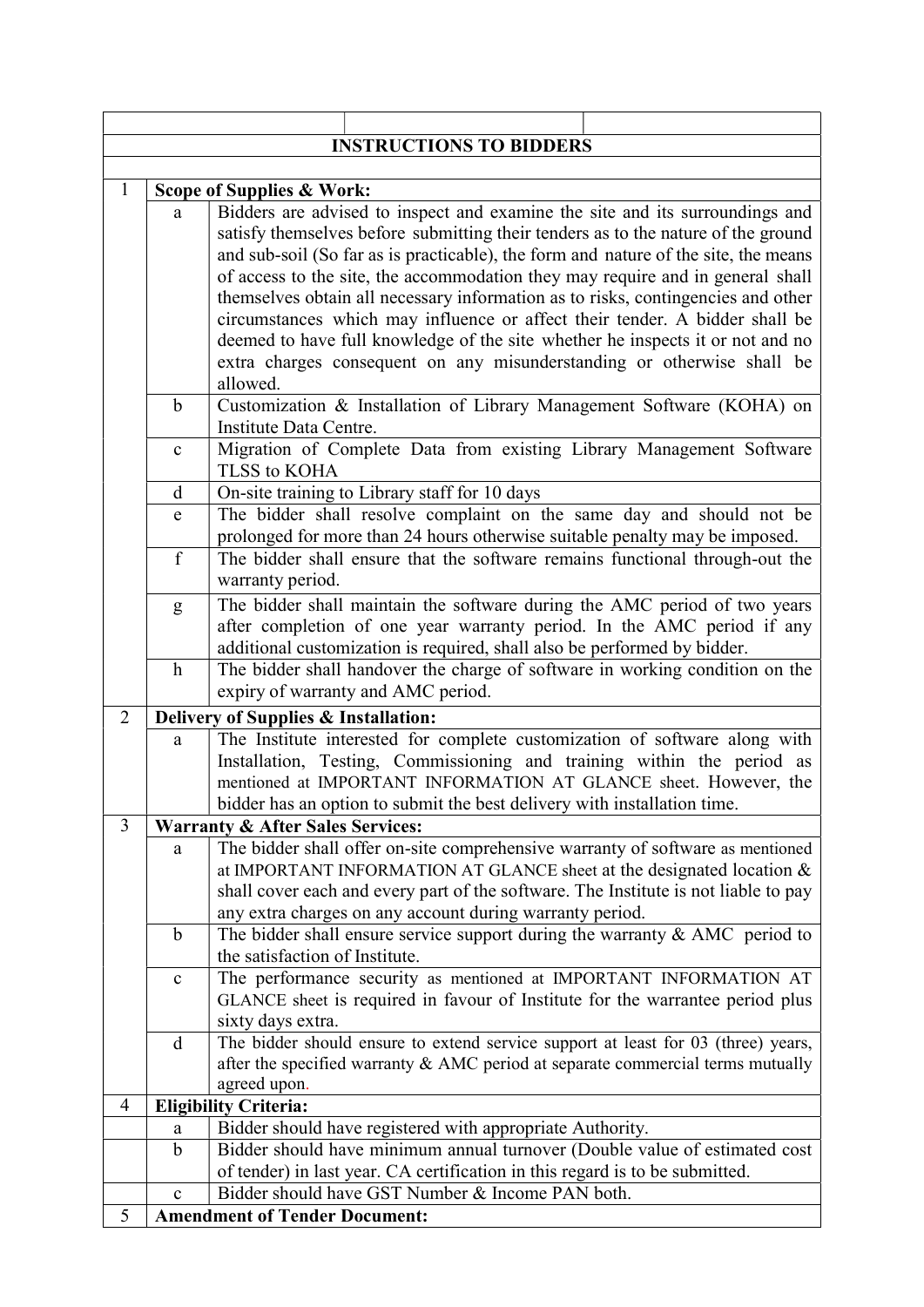|                                                                                  | a                                                                                                | At any time prior to the date submission of bids, the Institute, may, for any                       |  |  |  |
|----------------------------------------------------------------------------------|--------------------------------------------------------------------------------------------------|-----------------------------------------------------------------------------------------------------|--|--|--|
|                                                                                  |                                                                                                  | reason, whether at its own initiative or in response to a clarification sought by a                 |  |  |  |
|                                                                                  |                                                                                                  | prospective bidder, amend bid document by issuing corrigendum. The                                  |  |  |  |
|                                                                                  |                                                                                                  | will<br>be<br>notified/<br>published<br>corrigendum<br>in<br>e-tendering<br>website                 |  |  |  |
|                                                                                  |                                                                                                  | www.eprocure.gov.in/epublish/app and Institute website only.                                        |  |  |  |
| 6                                                                                | <b>Price Bid</b>                                                                                 |                                                                                                     |  |  |  |
|                                                                                  | a                                                                                                | The Prices should be quoted in Indian Rupees only.                                                  |  |  |  |
|                                                                                  | b                                                                                                | Bidder shall take into account all costs including unloading at the location of                     |  |  |  |
|                                                                                  |                                                                                                  | Institute, cartage etc. for giving delivery of material at site(s) before quoting                   |  |  |  |
|                                                                                  |                                                                                                  | the rates. In this regard no claim what so ever shall be entertained.                               |  |  |  |
|                                                                                  | $\mathbf{c}$                                                                                     | The bidders are advised not to indicate any separate discount. Discount, if any,                    |  |  |  |
|                                                                                  |                                                                                                  | should be merged with the quoted unit prices.                                                       |  |  |  |
|                                                                                  | d                                                                                                | The price quoted in price bid shall be firm but subject to change in rate of                        |  |  |  |
|                                                                                  |                                                                                                  | applicable taxes if any.                                                                            |  |  |  |
|                                                                                  | e                                                                                                | The Bidder should avoid the use of vague term such as "Extra as applicable".                        |  |  |  |
|                                                                                  |                                                                                                  | Such offers shall be treated as non-responsive.                                                     |  |  |  |
|                                                                                  | f                                                                                                | No extra payment shall be paid on account of any discrepancy in nomenclature                        |  |  |  |
|                                                                                  |                                                                                                  | of items. The bidder shall seek clarifications if any before submitting the                         |  |  |  |
|                                                                                  |                                                                                                  | tender.                                                                                             |  |  |  |
| $\tau$                                                                           |                                                                                                  | <b>Bid Submission:</b>                                                                              |  |  |  |
|                                                                                  |                                                                                                  | The tender must be placed in a properly sealed envelope super-scribed "Tender                       |  |  |  |
|                                                                                  |                                                                                                  | for Customization of KOHA (Library Management Freeware) with Data                                   |  |  |  |
|                                                                                  |                                                                                                  | migration." with tender inquiry number and its due date addressed to The                            |  |  |  |
|                                                                                  |                                                                                                  | Director, Maulana Azad National Institute of Technology- Bhopal- 462003 and                         |  |  |  |
|                                                                                  |                                                                                                  | must reach the office of The Assistant Registrar- Stores & Purchase, Maulana                        |  |  |  |
|                                                                                  |                                                                                                  | Azad National Institute of Technology, Bhopal on or before as mentioned at                          |  |  |  |
|                                                                                  |                                                                                                  | IMPORTANT INFORMATION AT GLANCE sheet. The sealed Envelop should be                                 |  |  |  |
|                                                                                  |                                                                                                  | consisting of followings:<br>Copy of Certificate of Registration of firm, GST Number and Income Tax |  |  |  |
|                                                                                  | a                                                                                                | PAN.                                                                                                |  |  |  |
|                                                                                  | $\mathbf b$                                                                                      | Certificate mentioning of Turnover for the last year                                                |  |  |  |
|                                                                                  | $\mathbf c$                                                                                      | BOQ Annexure-I and Price Bid Annexure-II duly filled and signed.                                    |  |  |  |
| 8                                                                                |                                                                                                  | <b>Evaluation of Bids:</b>                                                                          |  |  |  |
|                                                                                  |                                                                                                  | The Institute shall evaluate all the items together or separately depending upon nature             |  |  |  |
|                                                                                  |                                                                                                  | of items of circumstance and compare the quotations determined to be substantially                  |  |  |  |
|                                                                                  |                                                                                                  | responsive i.e. which                                                                               |  |  |  |
|                                                                                  | are properly signed;<br>a                                                                        |                                                                                                     |  |  |  |
|                                                                                  | $\mathbf b$<br>Confirm to the eligibility criteria of the vendor; and                            |                                                                                                     |  |  |  |
| Confirm to the terms & conditions, and technical specifications.<br>$\mathbf{C}$ |                                                                                                  |                                                                                                     |  |  |  |
|                                                                                  | In case, required goods/items in this tender are independent and complete in<br>d                |                                                                                                     |  |  |  |
|                                                                                  |                                                                                                  | nature. Institute may evaluate independently as far as price is concerned for                       |  |  |  |
|                                                                                  |                                                                                                  | placing order(s).                                                                                   |  |  |  |
| 9                                                                                |                                                                                                  | <b>Validity of Tender:</b>                                                                          |  |  |  |
|                                                                                  | a                                                                                                | The tender shall be valid as mentioned at IMPORTANT INFORMATION AT                                  |  |  |  |
|                                                                                  | GLANCE sheet. Terms and financial details submitted in the bid shall be treated                  |                                                                                                     |  |  |  |
|                                                                                  | as firm during the validity period.                                                              |                                                                                                     |  |  |  |
|                                                                                  | In exceptional circumstances, prior to the expiry of the bid validity period, the<br>$\mathbf b$ |                                                                                                     |  |  |  |
|                                                                                  | Institute may request bidders to extend the period of validity of their bids. The                |                                                                                                     |  |  |  |
|                                                                                  |                                                                                                  | request and the responses shall be made in writing.                                                 |  |  |  |
|                                                                                  |                                                                                                  | <b>Notification of Award:</b>                                                                       |  |  |  |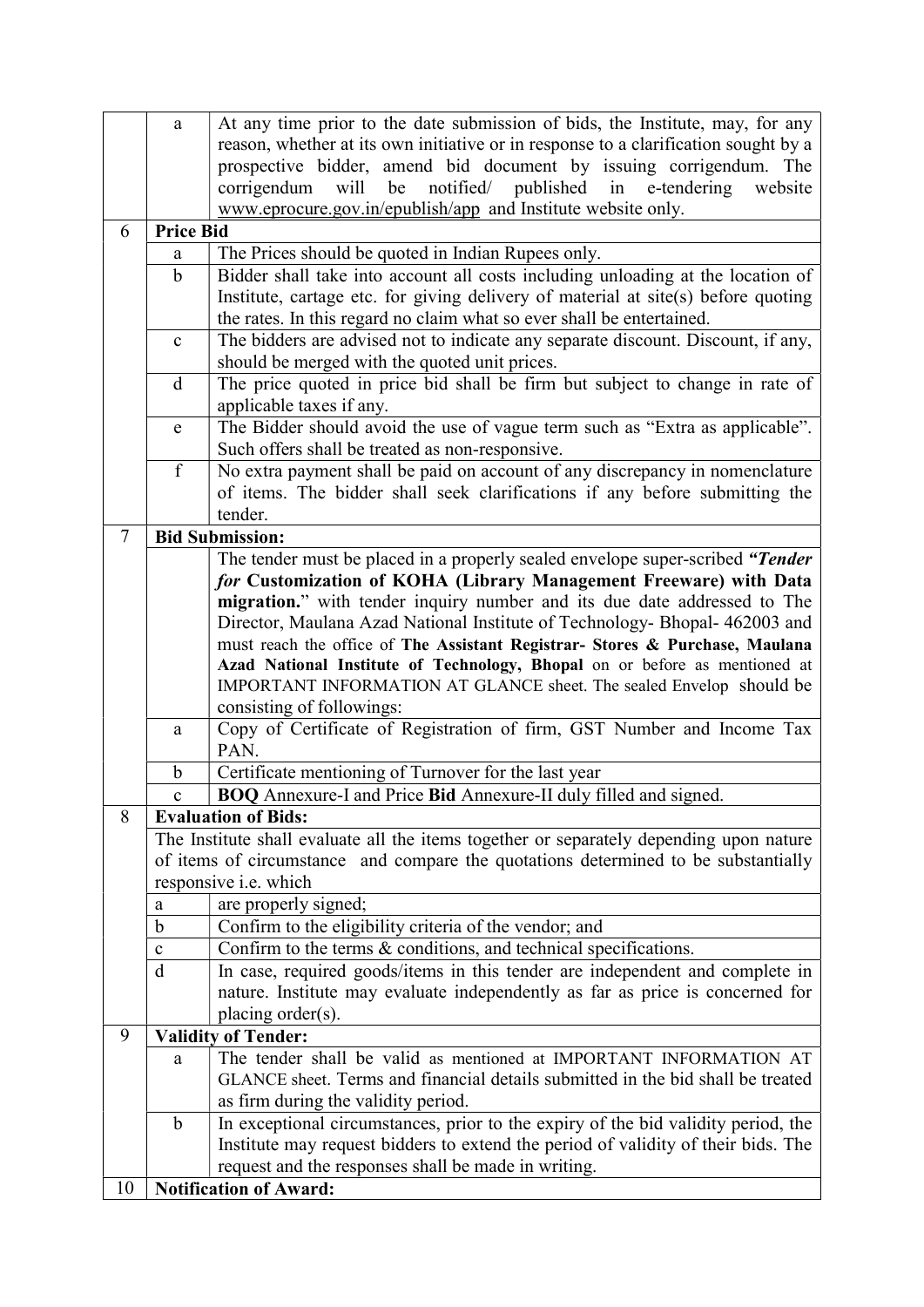|    | a             | Prior to the expiry of the period of bid validity, the Institute shall notify the     |  |  |  |
|----|---------------|---------------------------------------------------------------------------------------|--|--|--|
|    |               | successful bidder, in writing, that its bid has been accepted. The notification       |  |  |  |
|    |               | letter shall specify the sum that the Institute will pay to the bidder in             |  |  |  |
|    |               | consideration of the <i>Supply of Goods/ Services</i> with the details of selected    |  |  |  |
|    |               | location.                                                                             |  |  |  |
| 11 |               | <b>Penalty Clause:</b>                                                                |  |  |  |
|    | a             | The bidder shall indicate the period within which the ordered quantity will be        |  |  |  |
|    |               | supplied along with Installation & Commissioning of Goods/ Items. The bidder          |  |  |  |
|    |               | shall note that in case bidder fails to do so within the period of delivery           |  |  |  |
|    |               | indicated by the bidder in price bid of this tender, penalty $\omega$ 0.50 % on total |  |  |  |
|    |               | value of the PO per week of delay would be levied subject to maximum 20               |  |  |  |
|    |               | weeks. It means, the bidder shall have the liability of delayed supply to the         |  |  |  |
|    |               | maximum of 20 weeks after expiry of scheduled delivery date.                          |  |  |  |
| 12 |               | <b>Terms of Payment:</b>                                                              |  |  |  |
|    | a             | Institute shall pay 50% after customization of software and migration of data.        |  |  |  |
|    |               | Remaining amount shall be paid after smooth functioning of complete software          |  |  |  |
|    |               | duly recommended by committee.                                                        |  |  |  |
|    | $\mathbf b$   | The payment of AMC shall be staggered over the period of AMC and be made              |  |  |  |
|    |               | at the end of each Quarter.                                                           |  |  |  |
| 13 | Jurisdiction: |                                                                                       |  |  |  |
|    | a             | In the event of any dispute the legal matter shall be subjected to the jurisdiction   |  |  |  |
|    |               | of Bhopal court only.                                                                 |  |  |  |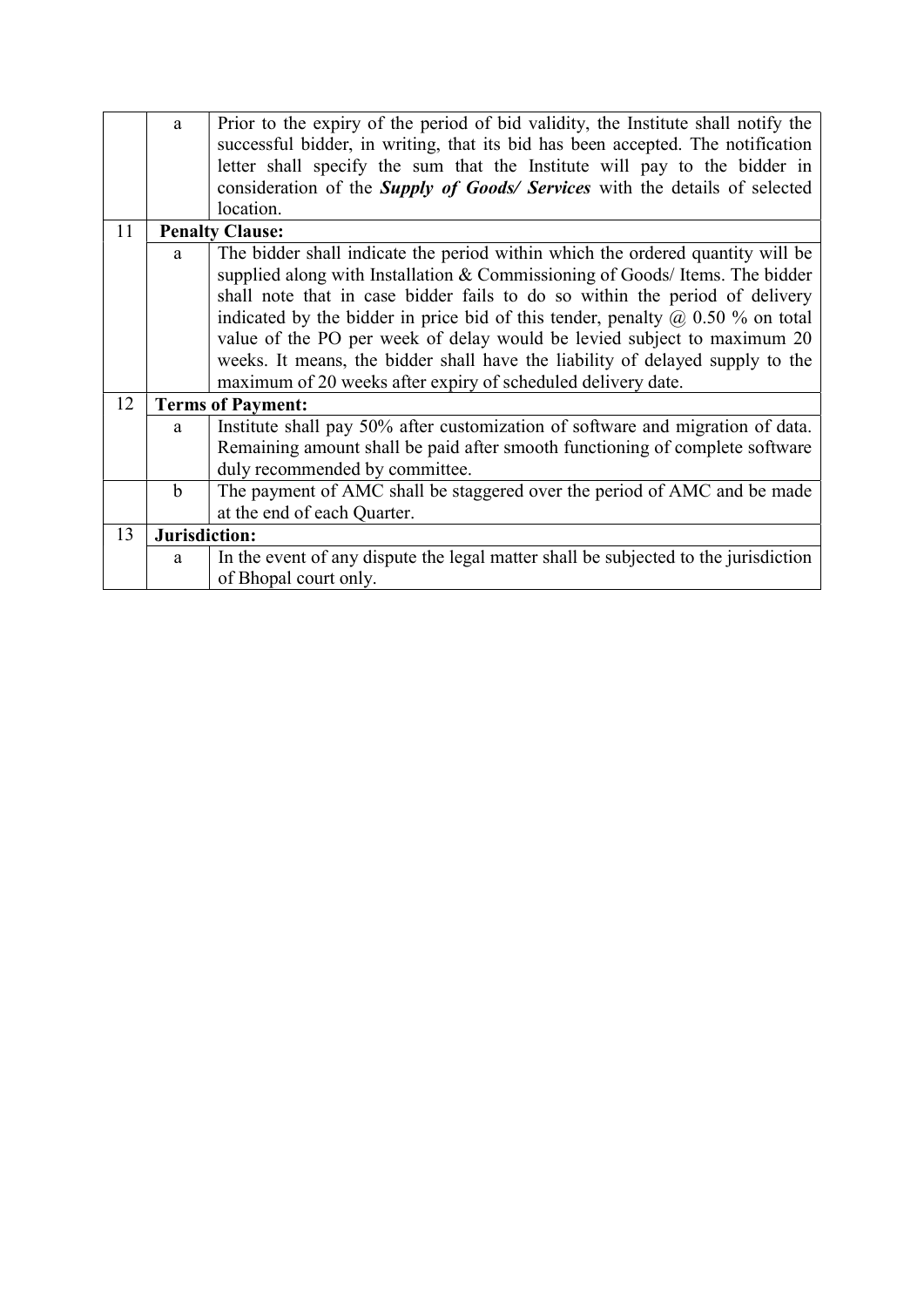ANNEXURE-I

Maulana Azad

# National Institute of Technology Bhopal- 462 003

## BILL OF QUANTITY

| SN | Scope of Work                                                           | Remarks |
|----|-------------------------------------------------------------------------|---------|
|    | $\triangleright$ Customization & Installation of Library Management     |         |
|    | Software (KOHA) on Institute Data Centre.                               |         |
|    | $\triangleright$ Migration of Complete Data from existing Library       |         |
|    | Management Software TLSS to KOHA                                        |         |
|    | $\triangleright$ On-site training to Library staff for 10 days          |         |
|    | $\triangleright$ Resolution of complaint on the same day and should not |         |
|    | be prolonged for more than 24 hours otherwise suitable                  |         |
|    | penalty may be imposed.                                                 |         |
|    | $\triangleright$ The bidder shall ensure that the software remains      |         |
|    | functional through-out the warranty period.                             |         |
|    | $\triangleright$ The bidder shall maintain the software during the AMC  |         |
|    | period of two years after completion of one year warranty               |         |
|    | period. In the AMC period if any additional customization               |         |
|    | is required, shall also be performed by bidder.                         |         |
|    | $\triangleright$ The bidder shall handover the charge of software in    |         |
|    | working condition on the expiry of warranty and AMC                     |         |
|    | period.                                                                 |         |

| We confirm with our acceptance to the technical specification as given above. |  |                            |
|-------------------------------------------------------------------------------|--|----------------------------|
|                                                                               |  |                            |
| Date:                                                                         |  | <b>BIDDER'S NAME &amp;</b> |
|                                                                               |  | SIGNATURE WITH SEAL        |